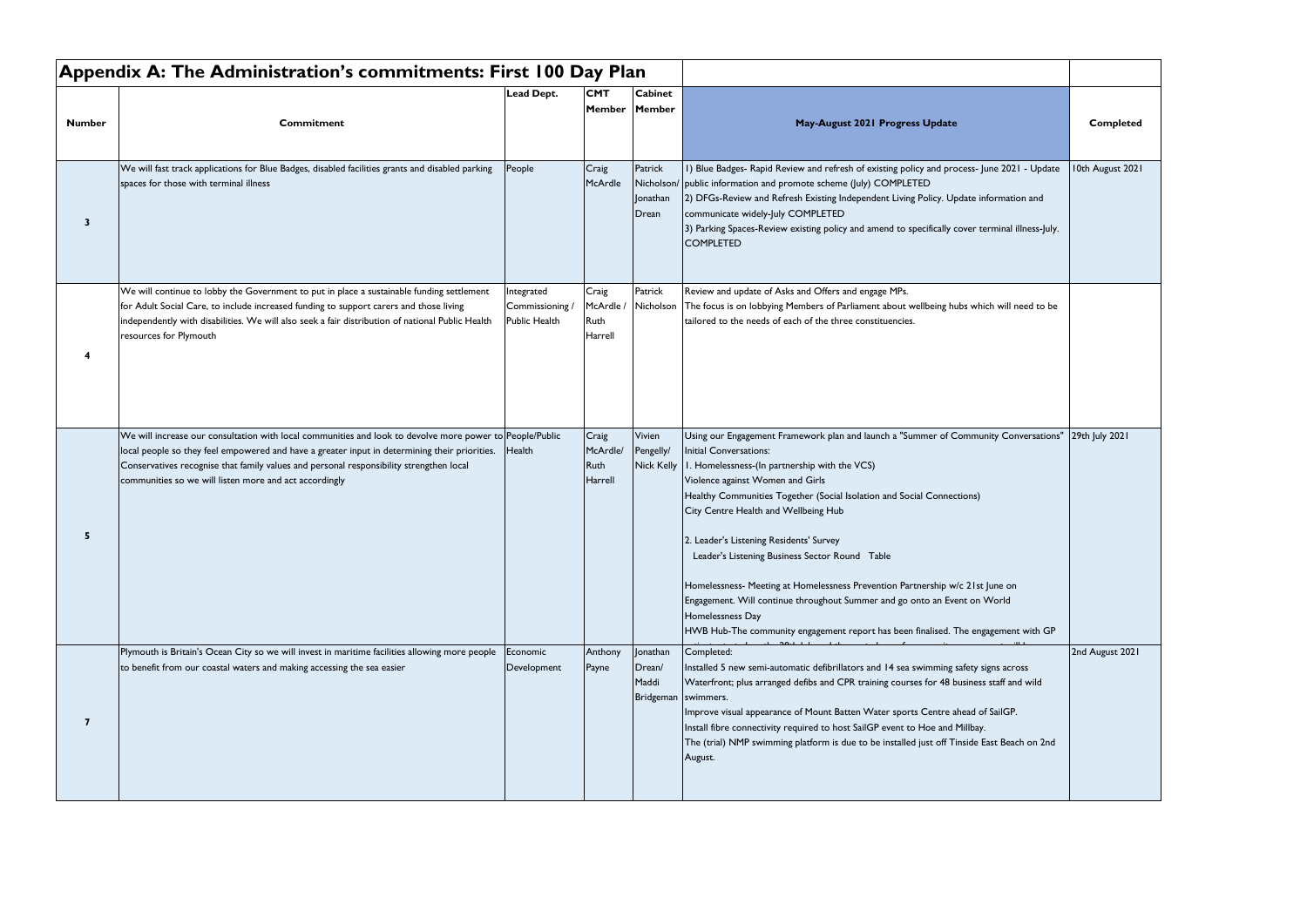|                 |                                                                                                                                                                                                                                                                                                                                                                                                                                                                                              | <b>Lead Dept.</b>                                    | <b>CMT</b><br><b>Member</b>            | <b>Cabinet</b><br>Member |                                                                                                                                                                                                                                                                                                                                                                                                                                                                                                                                                                                                                                                                                                                                                                                                                                                                                                                                                                                                                                                                                                                                                                                                                                                                                                                       |                  |
|-----------------|----------------------------------------------------------------------------------------------------------------------------------------------------------------------------------------------------------------------------------------------------------------------------------------------------------------------------------------------------------------------------------------------------------------------------------------------------------------------------------------------|------------------------------------------------------|----------------------------------------|--------------------------|-----------------------------------------------------------------------------------------------------------------------------------------------------------------------------------------------------------------------------------------------------------------------------------------------------------------------------------------------------------------------------------------------------------------------------------------------------------------------------------------------------------------------------------------------------------------------------------------------------------------------------------------------------------------------------------------------------------------------------------------------------------------------------------------------------------------------------------------------------------------------------------------------------------------------------------------------------------------------------------------------------------------------------------------------------------------------------------------------------------------------------------------------------------------------------------------------------------------------------------------------------------------------------------------------------------------------|------------------|
| <b>Number</b>   | <b>Commitment</b>                                                                                                                                                                                                                                                                                                                                                                                                                                                                            |                                                      |                                        |                          | May-August 2021 Progress Update                                                                                                                                                                                                                                                                                                                                                                                                                                                                                                                                                                                                                                                                                                                                                                                                                                                                                                                                                                                                                                                                                                                                                                                                                                                                                       | <b>Completed</b> |
| 13              | We will increase enforcement against anti- social behaviour. This will include fly tipping, dog<br>fouling, littering and graffiti.                                                                                                                                                                                                                                                                                                                                                          | Public Health                                        | Ruth<br>Harrell                        | John Riley               | . Fly Tipping - new CCTV equipment available and working from 1st July can be used in<br>problem areas to increase evidence collection. Hope to recommence immediate searching of<br>waste after 19th July (subject to Health and Safety advice) to increase evidence collection.<br>2. Dog Fouling and Littering - uniformed and non-uniformed patrols to be increased when<br>additional staff available. Fixed Penalty Notices [FPN] for these offences.<br>3. Graffiti - FPN is possible if witnessed and person responsible is identifiable. Re-<br>communicate this to key partners who can provide evidence to support action. Meet with<br>colleagues from Community Connections and Street Services to consider coordinated<br>response to graffiti and potential prevention approach.                                                                                                                                                                                                                                                                                                                                                                                                                                                                                                                       | 10th August 2021 |
| $\overline{14}$ | We will introduce more CCTV cameras to deter crime but also identify offenders and<br>prosecute to create safer communities for our residents.                                                                                                                                                                                                                                                                                                                                               | <b>Street Services /</b><br>Community<br>Connections | Anthony<br>Payne /<br>Craig<br>McArdle | John Riley               | We have taken delivery of 10 x rapidly deployable cctv cameras and have received requests<br>from the Police to position a unit where social disturbance is being experienced - there is a<br>formalised process to follow, with a privacy impact assessment being carried out to ensure we<br>are deploying in compliance with section 30 of the Protection of Freedom Act 2012. A further<br>3 units are ordered and await delivery. We are working with Police, Safer Plymouth and<br>Community to re-inforce CCTV cover in the central area of the city and have entered into<br>round 2 of the Safer Street Fund for additional CCTV cover and Emergency Help Points. Fibre<br>interconnections in the North StoneHouse area have replaced aged copper interconnections<br>with additional CCTV cover in Victoria Park and the surrounding residential streets. 94% of<br>the HMPE CCTV cover (x60 units) have now been converted to high resolution PTZ Digital<br>Cameras                                                                                                                                                                                                                                                                                                                                      | 29th July 2021   |
| 21              | We believe education is key to life opportunities. Sadly under Labour standards at Plymouth's Education,<br>schools have declined. This is unacceptable. Plymouth continues to be below the national<br>average for all stages, Early years, Primary and Secondary educational attainment. To reverse<br>this decline we will focus on supporting<br>the Plymouth Education Board to drive up educational attainment because our children<br>deserve to attend a Good or Outstanding schools | Participation and<br><b>Skills</b>                   | Alison<br> Botham                      | Dave<br>Downie           | The Place-based Trailblazer Programme has progressed with five priorities being identified.<br>The strong MATs and PCC Education Service have been identified to lead these areas of<br>improvement. Cabinet member announced Placed-based Trailblazer Funding and plan of<br>action and associated PR at Cabinet on 13 July 2021. Discussion also took place at the<br>Education and Children's Social Care Scrutiny Committee on 07 July 2021. Further discussion<br>and communication happened through the Plymouth Education Board on 09 July 2021.<br>A Bright Future - Plymouth Children's Services Plan has been developed which will provide<br>strategic framework for supporting the Plymouth Education Board (PEB) to drive up<br>education improvement. PEB is being aligned with the Plan to have clear governance structure<br>of phase focus strategy boards and inclusion strategy board. The governance of the Place-<br>based Trailblazer programme is fully developed in partnership between PCC, MATs and the<br>Regional School Commissioner (RSC). The School Causing Concern Process has been<br>reviewed and renamed as Every Child Attends a Good School Review Process in order to<br>have a more robust system to monitor schools' performance and to intervene timely where<br>necessary. | 13th July 2021   |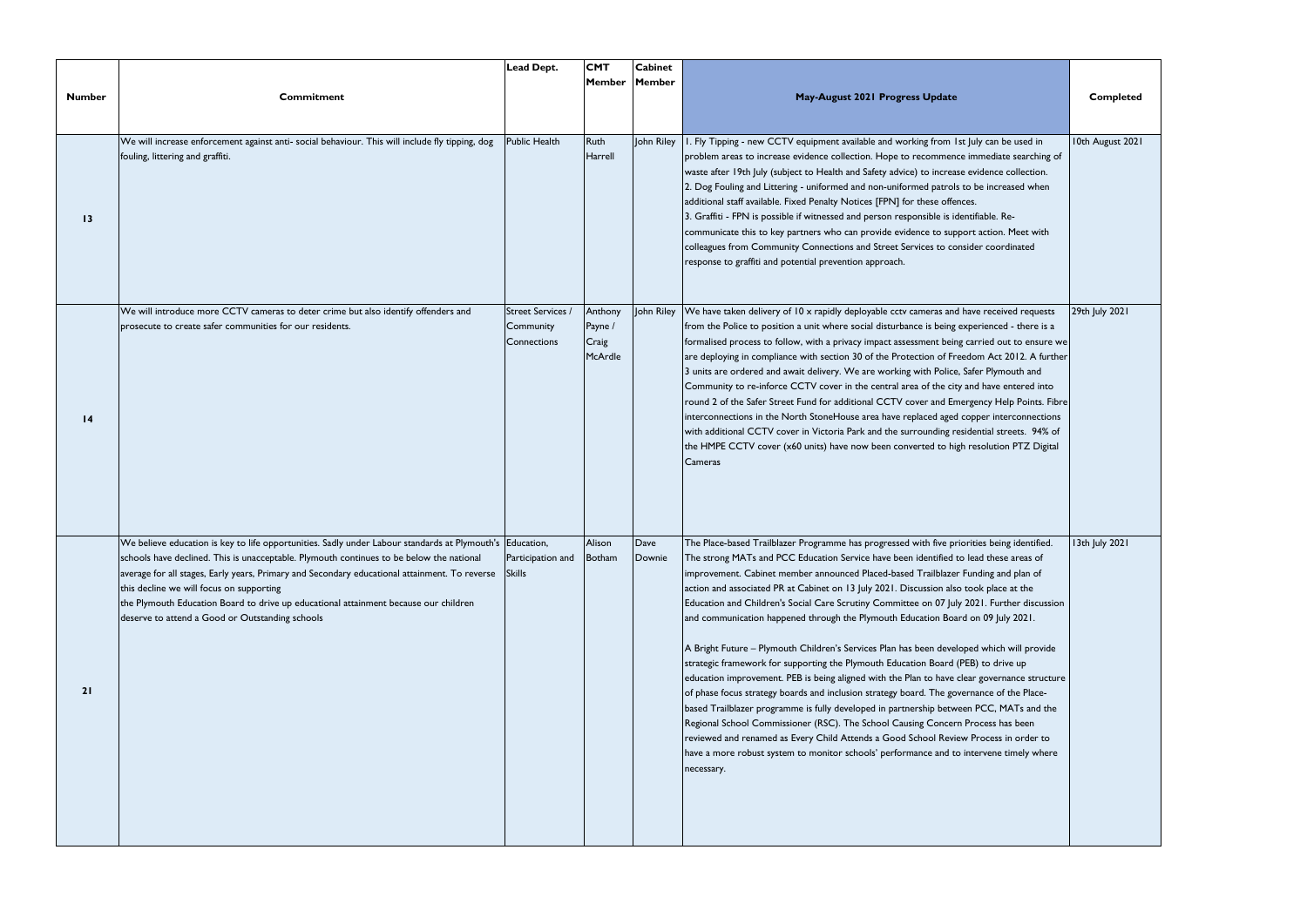| <b>Number</b> | <b>Commitment</b>                                                                                                                                                                                                                            | Lead Dept.                         | <b>CMT</b><br>Member Member | <b>Cabinet</b> | May-August 2021 Progress Update                                                                                                                                                                                                                                                                                                                                                                                                                                                                                                                                                                                                                                                                                                                                                                                                                                                                                                                                                                                                                                                                                                                                                                                                                                                                                                                                                                                                                                                                                                                                                                                                                                                                                                                                                                                                                                               | <b>Completed</b> |
|---------------|----------------------------------------------------------------------------------------------------------------------------------------------------------------------------------------------------------------------------------------------|------------------------------------|-----------------------------|----------------|-------------------------------------------------------------------------------------------------------------------------------------------------------------------------------------------------------------------------------------------------------------------------------------------------------------------------------------------------------------------------------------------------------------------------------------------------------------------------------------------------------------------------------------------------------------------------------------------------------------------------------------------------------------------------------------------------------------------------------------------------------------------------------------------------------------------------------------------------------------------------------------------------------------------------------------------------------------------------------------------------------------------------------------------------------------------------------------------------------------------------------------------------------------------------------------------------------------------------------------------------------------------------------------------------------------------------------------------------------------------------------------------------------------------------------------------------------------------------------------------------------------------------------------------------------------------------------------------------------------------------------------------------------------------------------------------------------------------------------------------------------------------------------------------------------------------------------------------------------------------------------|------------------|
| 22            | We will support the policy of not fining parents for unauthorised absence of up to 11 sessions Education,<br>allowing families to take a one-week holiday during term time without penalty. Family time is<br>important                      | Participation and<br><b>Skills</b> | Alison<br>Botham            | Dave<br>Downie | A new attendance related Penalty Notice Code of Conduct has been developed, consulted<br>and agreed to by the schools and the stakeholders, committing to not fining parents for an<br>unauthorised absence of up to 10 sessions.<br>The Code of Conduct for Penalty Notices has been reviewed to reflect the position in<br>Plymouth and all schools supported to enforce regular school attendance. At present penalty<br>notices can be issued for all types of unauthorised school absence, but not unauthorised<br>holiday absence. Plymouth City Council held a statutory consultation in relation to changes to<br>the Code of Conduct. It has been presented to Head teachers and MAT CEOs' meetings. As a<br>result of the Consultation a new Code of Conduct will be launched on 1 September 2021.                                                                                                                                                                                                                                                                                                                                                                                                                                                                                                                                                                                                                                                                                                                                                                                                                                                                                                                                                                                                                                                                  | 13th July 2021   |
| 24            | We welcome the Government's increase in the Dedicated Schools Grant of £8.16m which<br>increases school funding to £178m in 2021/22. This will see a significant increase of resources  Participation and<br>per pupil in the city's schools | Education,<br><b>Skills</b>        | Alison<br>Botham            | Dave<br>Downie | Cabinet member announced at Cabinet on 13 July 2021 that City Council welcome the<br>Government's increased in school funding, setting out the city's effort to use this opportunity<br>to enhance school improvement collaboration.<br>While the City Council recognise that the funding is dedicated to schools, PCC's Education<br>Service have taken into account this new funding landscape in developing school improvement<br>partnership and Every Child Attends a Good School Process in order to empower schools to<br>improve through a school-led self-improving system. The Council's Finance Service have<br>analysed the funding increase and provided an accurate calculation of what Plymouth schools<br>will receive. It will be an average per pupil increase of £225 (4.6%) compared against the<br>$2020/21$ baseline. The national average per pupil increase is £196 (3.9%). Plymouth's average<br>funding increase per school is £0.066m for primaries and £0.173m for secondaries. This<br>additional funding will help to raise standards and promote inclusion across the city, with a<br>significantly increased potential to sustain the school improvement collaboration in Plymouth.<br>This additional funding will go some way to helping us achieve our commitment and to ensure<br>no child is left behind - it will help to raise standards and promote inclusion across the city,<br>and will significantly increase the potential to sustain the collaboration that has been happening<br>between us and schools to deliver the improvement that is needed. This work will also be<br>supported by the recent funding announcement where Plymouth has been selected as one of<br>only 4 areas nationally to benefit from a share of £10m to pilot new place-based school<br>improvement approaches to improving educational attainment. | $ 13- $ ul-21    |
| 25            | Plymouth Conservatives will continue to campaign for fairer funding where Plymouth schools   Finance/Education,   Alison<br>see equal funding to London schools                                                                              | Participation and<br><b>Skills</b> | Botham                      | Dave<br>Downie | Plymouth City Council Leader Cllr Kelly wrote to the Secretary of State for education asking<br>the government to provide Plymouth schools with the same level of funding that London<br>Boroughs receive.<br>The City Council has updated Asks document and engaged MPs to make a joint effort in our<br>campaign for fairer funding. The Council Leader Cllr Kelly wrote to the Secretary of State for<br>Education on 24 June 2021. A response was received from Rt Hon Nick Gibb MP on 05 July<br>[2021 explaining the rationales behind the funding disparity between the local authority areas.                                                                                                                                                                                                                                                                                                                                                                                                                                                                                                                                                                                                                                                                                                                                                                                                                                                                                                                                                                                                                                                                                                                                                                                                                                                                         | 13th July 2021   |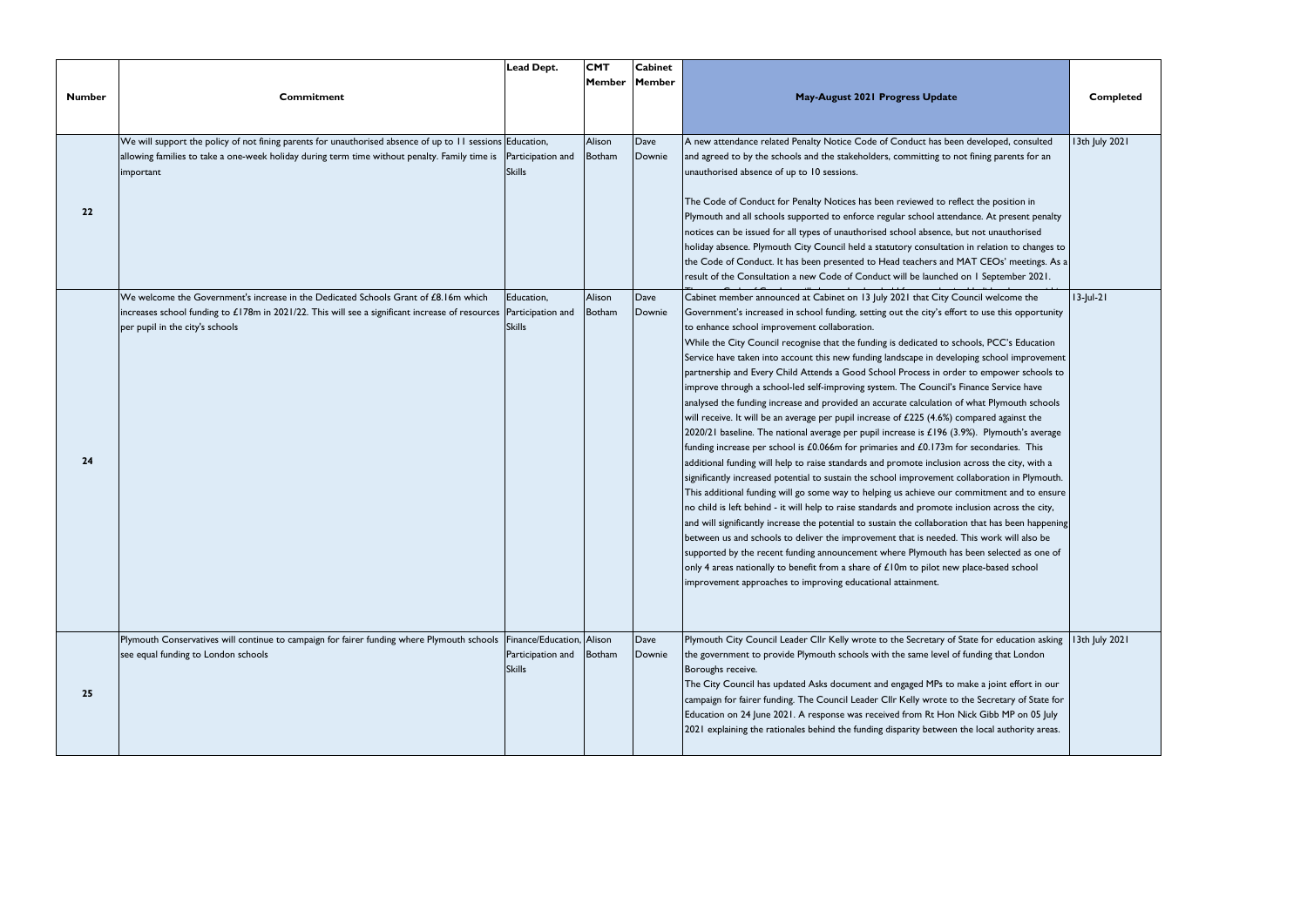|               |                                                                                                                                                                                                                                                                                                                                                            | <b>Lead Dept.</b>      | <b>CMT</b>       | <b>Cabinet</b>                   |                                                                                                                                                                                                                                                                                                                                                                                                                                                                                                                                                                                                            |                  |
|---------------|------------------------------------------------------------------------------------------------------------------------------------------------------------------------------------------------------------------------------------------------------------------------------------------------------------------------------------------------------------|------------------------|------------------|----------------------------------|------------------------------------------------------------------------------------------------------------------------------------------------------------------------------------------------------------------------------------------------------------------------------------------------------------------------------------------------------------------------------------------------------------------------------------------------------------------------------------------------------------------------------------------------------------------------------------------------------------|------------------|
| <b>Number</b> | <b>Commitment</b>                                                                                                                                                                                                                                                                                                                                          |                        | Member Member    |                                  | May-August 2021 Progress Update                                                                                                                                                                                                                                                                                                                                                                                                                                                                                                                                                                            | <b>Completed</b> |
| 27            | As Conservatives, we are truly committed to improving the environment for future<br>generations. We will put this at the heart of what we do. We will therefore work more<br>closely with our local communities and businesses to create innovative ways to reduce waste,<br>avoid single use plastic and increase re-cycling rates                        | <b>Street Services</b> | Anthony<br>Payne | Maddi<br>Bridgeman               | We continue to champion adherence to the waste hierarchy, with greater emphasis on<br>reduce, reuse and recycle. Empowered by the government's Environment Bill (under<br>consultation) we are exploring ways to make it easier for businesses and communities to<br>reduce the waste they produce and to favour reuse and recycle over recovery and disposal.<br>This ranges from developing a reuse centre at Chelson Meadow, deploying further mixed<br>recycling municipal bins in high footfall areas and looking at working with schools and other<br>educational settings in the new academic year. |                  |
| 30            | We will lobby the Government to provide funding to allow a major network of electric<br>charging points throughout the city to make electric vehicle ownership easier. We will use the<br>planning system to ensure new build properties have electric charging facilities to support<br>Plymouth motorists changing to electric vehicles                  | SPI                    | Anthony<br>Payne | Jonathan<br>Drean                | I) Reviewed and updated Asks Document and engaging MPs.<br>2) Lobbying letter from Cabinet Member sent to Secretary of State.<br>3) Cabinet Member for Transport has reviewed the planning policies in relation to EV<br>charging.<br>4) Promote existing charging points around the city.                                                                                                                                                                                                                                                                                                                 |                  |
| 57            | We will NOT introduce a congestion charge in Plymouth. This would be detrimental to<br>residents and local businesses.                                                                                                                                                                                                                                     | SPI                    | Anthony<br>Payne | Jonathan<br>Drean                | Completed: Announcement by the Cabinet Member for Transport at the 8th June Cabinet<br>confirming there are no plans to introduce a congestion charge in Plymouth and issue comms.                                                                                                                                                                                                                                                                                                                                                                                                                         | 8th June 2021    |
| 59            | We will commit to FREE parking at our district shopping centres to support our local<br>communities in Whitlegh, St.Budeaux, Plymstock, Plympton, Estover, West Park, Stoke,<br>Devonport, Leigham, Mountbatten Crownhill and Mutley Plain                                                                                                                 | <b>Street Services</b> | Anthony<br>Payne | Jonathan<br>Drean                | Publicise free shopper car parks as part of promotion of local shopping centres. Cabinet<br>member decision to be taken early August will mark the completion of the commitment                                                                                                                                                                                                                                                                                                                                                                                                                            | 10th August 2021 |
| 70            | We will invest in Mutley Plain to improve the trading conditions for local businesses by<br>extending the FREE car parking at the Barracks and Napier Street car parks to THREE hours.<br>We will install new CCTV cameras to expose and help prosecute anti-social behaviour such<br>as street drinking, fly tipping, vandalism, dog fouling and drug use | <b>Street Services</b> | Anthony<br>Payne | Jonathan<br>Drean/<br>John Riley | The Council advertised proposals to increase from 2 to 3 hours free parking on 24th June as<br>part of the statutory process. Subject to any representations received, following the statutory<br>consultation, Cabinet Member authority will be sought, via Exec Decision, to implement the<br>change. Commitment on target for August 21. It is proposed to modernise CCTV within<br>the car park with new digital CCTV systems.                                                                                                                                                                         | 10th August 2021 |